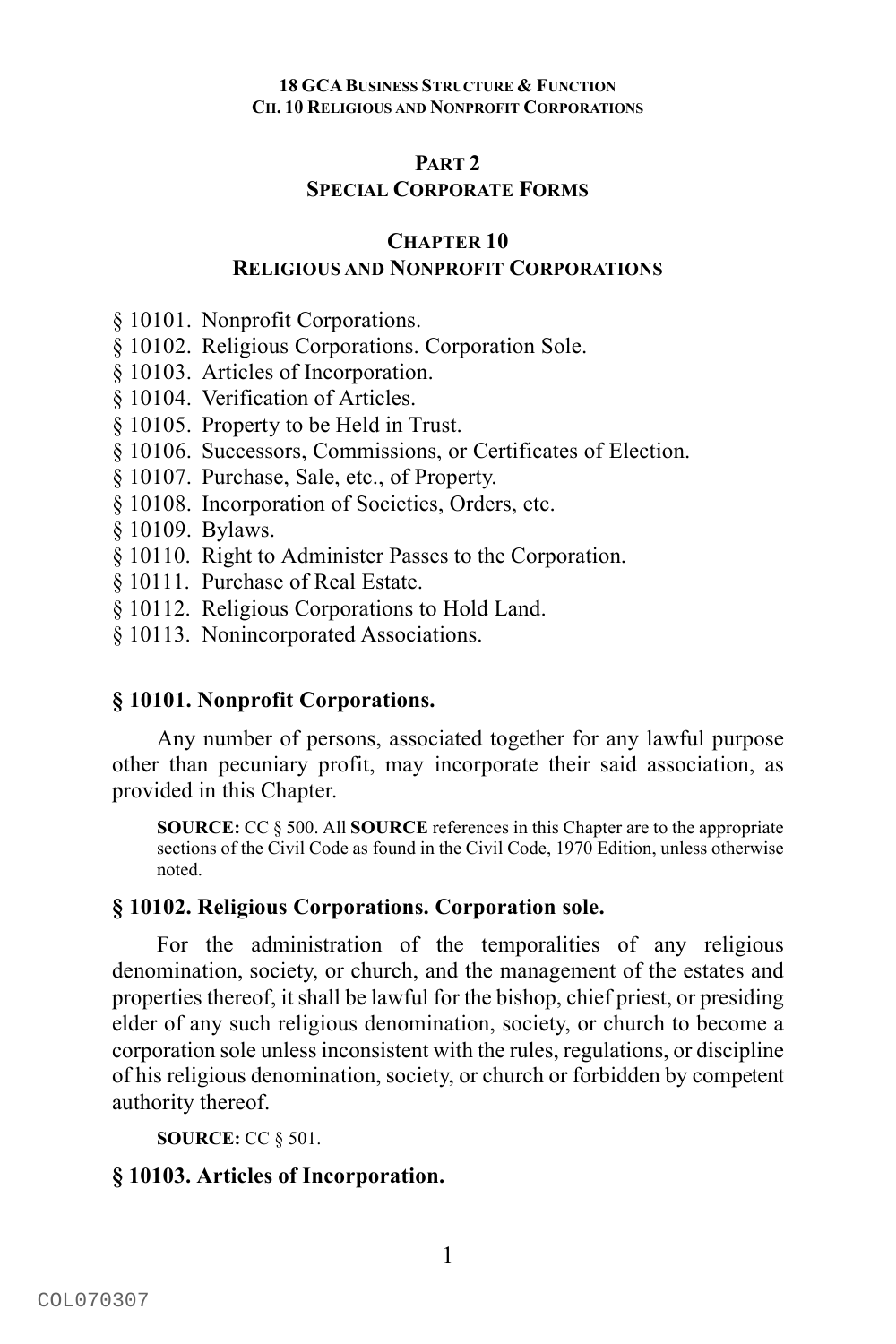In order to become a corporation sole, the bishop, chief priest, or presiding elder of any religious denomination, society, or church must file with the Director of Revenue & Taxation articles of incorporation setting forth the following facts:

(a) That he is the bishop, chief priest, or presiding elder of his religious denomination, society, or church and that he desires to become a corporation sole.

(b) That the rules, regulations and discipline of his religious denomination, society, or church are not inconsistent with his becoming a corporation sole;

(c) That as such bishop, chief priest, or presiding elder he is charged with the administration of the temporalities and the management of the estates and properties of his religious denomination, society, or church within his territorial jurisdiction, describing it;

(d) The manner in which any vacancy occurring in the office of bishop, chief priest, or presiding elder is required to be filled according to the rules, regulations, or discipline of the religious denomination, society, or church to which he belongs;

(e) The place where the principal office of the corporation sole is to be established and located, which place must be within Guam.

(f) The fee for the filing of the articles of association or articles of incorporation of a non-profit association *shall* be Fifty Dollars  $($50.00).$ 

**SOURCE:** CC § 502. Subsection (f) added by P.L. 29-002:V:I:64 (May 18, 2007).

### **§ 10104. Verification of Articles.**

The articles of incorporation must be verified before filing by the bishop, chief priest, or presiding elder, as the case may be, and accompanied by a copy of the commission, certificate of election, or letters of appointment of such bishop, chief priest, or presiding elder, duly certified to be correct by any notary public or clerk of a court of record.

**SOURCE:** CC § 503.

### **§ 10105. Property to be Held in Trust.**

From and after the filing with the Director of Revenue & Taxation of the said articles of incorporation, verified by affidavit or affirmation as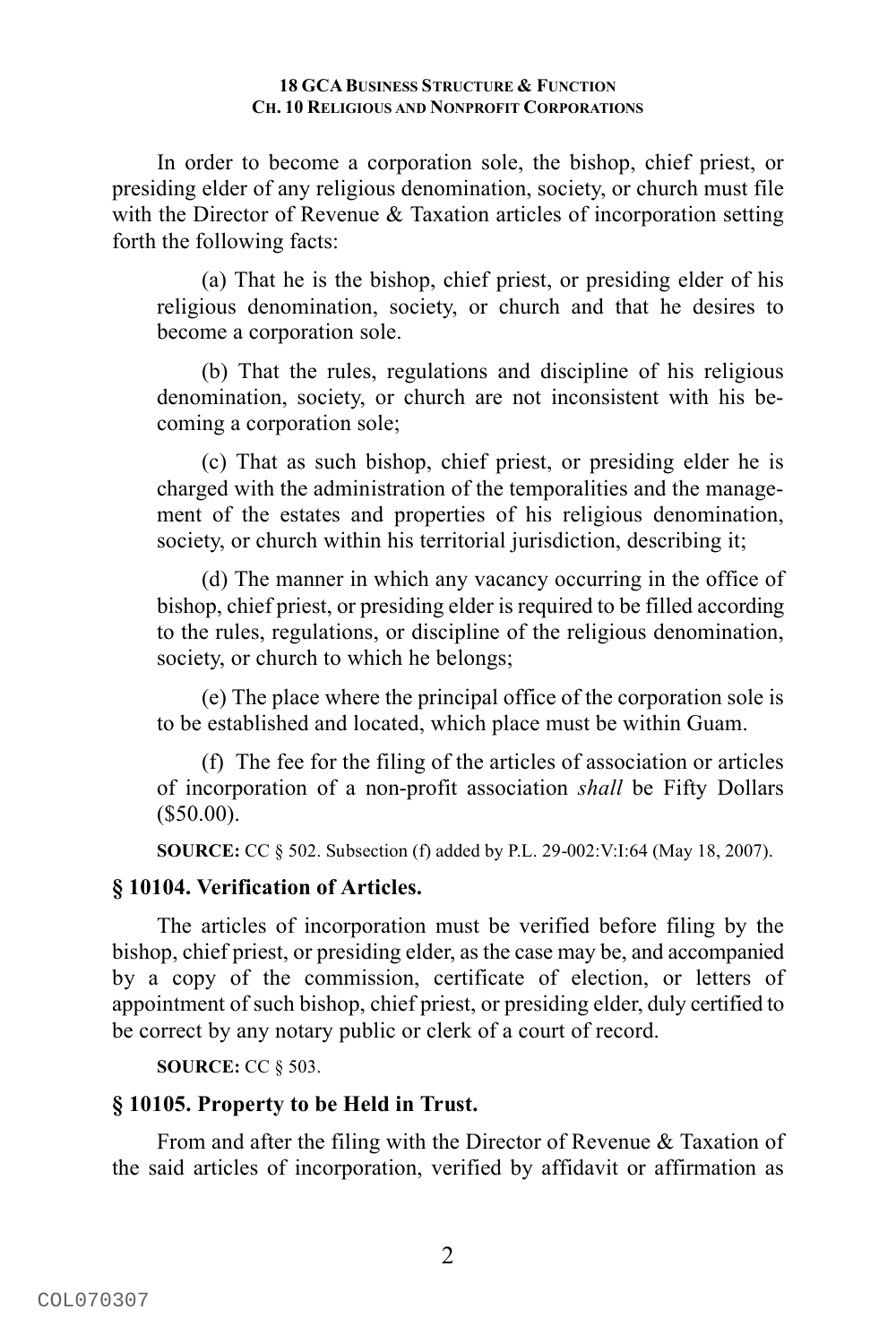aforesaid and accompanied by the copy of the commission, certificate of election, of letters of appointment of the bishop, chief priest, or presiding elder, duly certified as prescribed in § 10104, such bishop, chief priest, or presiding elder, as the case may be, shall become a corporation sole, and all temporalities, estates and properties of the religious denomination, society, or church theretofore administered or managed by him as such bishop, chief priest, or presiding elder shall be held in trust by him as a corporation sole for the use, purpose, behoof, and sole benefit of his religious denomination, society, or church, including hospitals, schools, colleges, orphan asylums, parsonages, and cemeteries thereof. For the filing of such articles of incorporation the Director of Revenue & Taxation shall collect Twelve Dollars and Fifty cents (\$12.50).

**SOURCE:** CC § 504.

## **§ 10106. Successors, Commissions, or Certificates of Election.**

The successors in office of any bishop, chief priest, or presiding elder incorporated as a corporation sole shall become the corporation sole on accession to office, and shall be permitted to transact business as such on filing with the Director of Revenue  $&$  Taxation a copy of their commissions, certificates of election, or letters of appointment duly certified to be correct by any notary public or clerk of a court of record.

For filing of every such copy of a commission, certificate, or letters the said Director of Revenue & Taxation shall collect the sum of Five Dollars  $($5.00).$ 

During a vacancy in the office of bishop, chief priest, or presiding elder of any church incorporated as a corporation sole, the person or persons authorized and empowered by the rules, regulations, or discipline of the religious denomination, society, or church represented by the corporation sole to administer the temporalities and manage the estates and property of the corporation sole during the vacancy shall exercise all the power and authority of the corporation sole during such vacancy.

**SOURCE:** CC § 505.

# **§ 10107. Purchase, Sale, etc., of Property.**

Any corporation sole may purchase and hold real estate and personal property for its church, charitable, benevolent, or educational purposes, and may receive bequests or gifts for such purposes. Such corporation may mortgage or sell real property held by it upon obtaining an order for that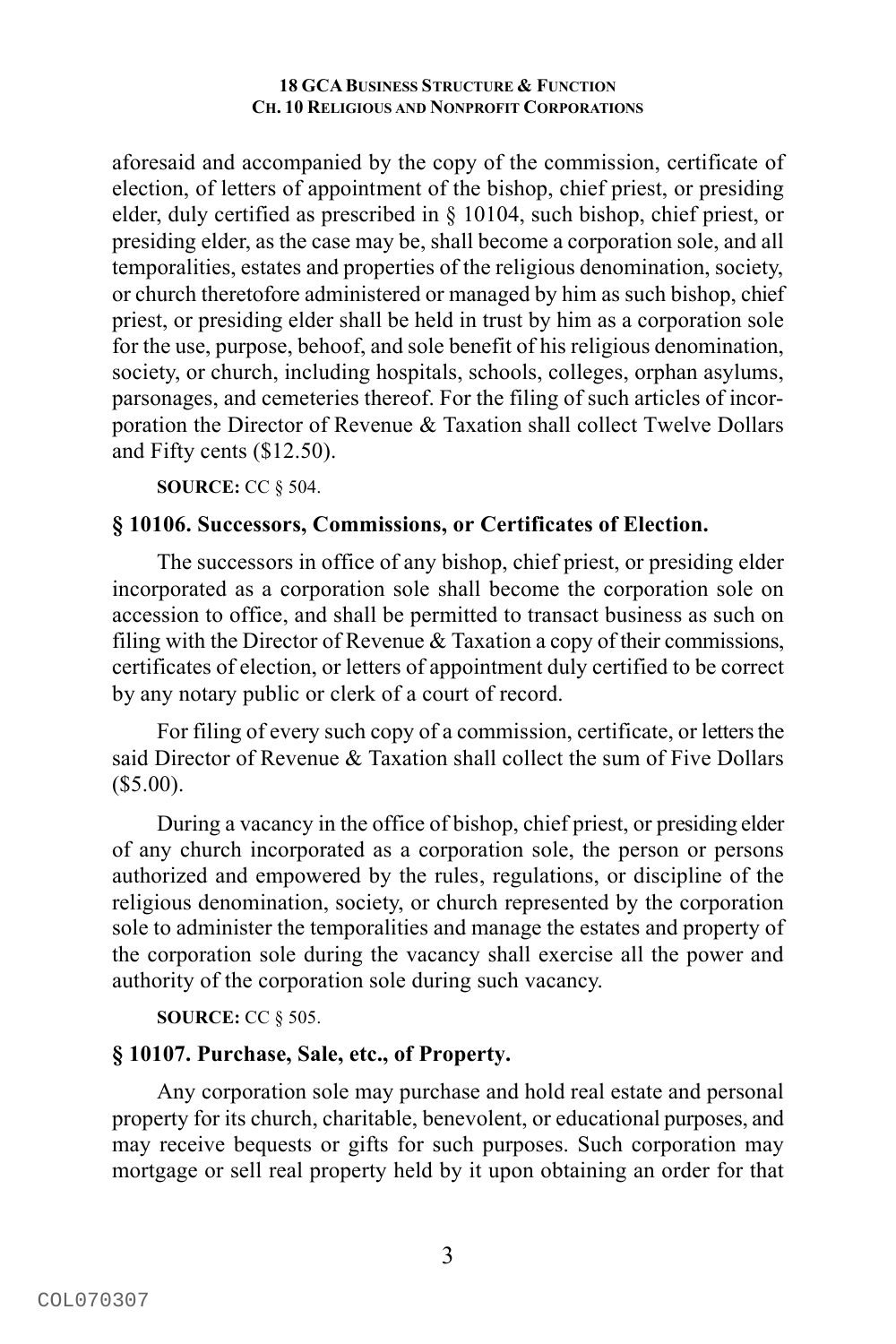purpose from the Superior Court; but before making the order proof must be made to the satisfaction of the court that notice of the application for leave to mortgage or sell has been given by publication or otherwise in such manner and for such time as said court or the judge thereof may have directed, and that it is to the interest of the corporation that leave to mortgage or sell should be granted.

The application for leave to mortgage or sell must be made by petition, duly verified by the bishop, chief priest, or presiding elder, acting as corporation sole, and may be opposed by any member of the religious denomination, society, or church represented by the corporation sole; Provided, however, that in cases where the rules, regulations, and discipline of the religious denomination, society, or church concerned, represented by such corporation sole, regulate the methods of acquiring, holding, selling, and mortgaging real estate and personal property, such rules, regulations, and discipline shall control and the intervention of the courts shall not be necessary.

**SOURCE:** CC § 506.

## **§ 10108. Incorporation of Societies, Orders, etc.**

Any religious society or religious order, or any diocese, synod, or district organization of any church, unless forbidden by the constitution, rules, regulations, or discipline of the religious order, society, or church of which it is a part, or by competent authority, may upon the written consent of two-thirds (2/3) of the membership, or by an affirmative vote of twothirds (2/3) of the membership had at a regular meeting, incorporate for the administration of its temporalities or for the management of its properties or estates by filing with the Director of Revenue & Taxation articles of incorporation verified by the affidavit or affirmation of the presiding officer, secretary, or clerk or other member of such religious society, religious order, or diocese, synod, or district organization of the church setting forth the following facts:

(a) That the religious society, religious order, or district organization is a religious society or religious order or diocese, synod, or district organization of some church;

(b) That two-thirds (2/3) of its membership have given their written consent or have voted to incorporate at a regular meeting of the body;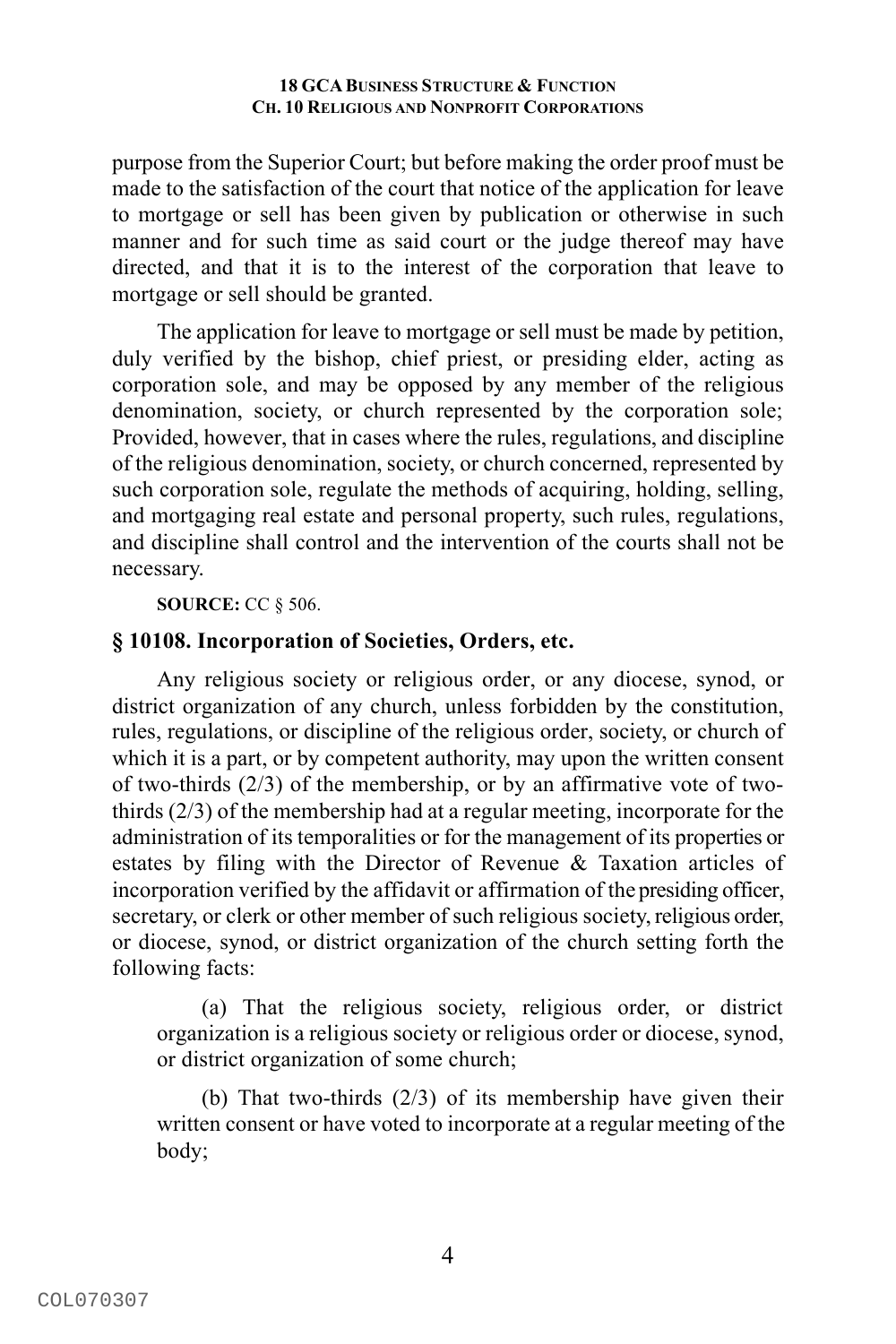(c) That the incorporation of the religious society, religious order, diocese, synod or district organization of the church desiring to incorporate is not forbidden by competent authority or by the constitution, rules, regulations, or discipline of the society, church, or order of which it is a part;

(d) That the religious society or religious order or diocese, synod, or district organization of the church desires to incorporate for the administration of its temporalities or the management of its properties or estates;

(e) The place where the principal office of the corporation is to be established and located, which place must be within Guam;

(f) The names and residences of the directors or trustees elected by the religious society or order, or the diocese, synod, or district organization of the church to serve for the first year or such other times as may be prescribed by the laws of the society or order, or of the diocese, synod or district organization of the church, the board of directors or trustees to be *not* less than five (5) nor *more* than fifteen (15). For the filing of such articles of incorporation, the Director of Revenue & Taxation *shall* collect Twenty-five Dollars (\$25.00).

**SOURCE:** CC § 507. Subsection (f) amended by P.L. 29-002:V:I:64 (May 18, 2007).

# **§ 10109. Bylaws.**

Bylaws for the government of the corporation not inconsistent with law or with the constitution, bylaws, rules, regulations, or discipline of the religious society, religious order, or church of which the corporation forms a part may be adopted or amended at any regular meeting called for the purpose by the incorporated religious society or religious order or by any convention, synod, or other legal representative of the church in and for the district.

### **SOURCE:** CC § 508.

# **§ 10110. Right to Administer Passes to the Corporation.**

The right to administer all temporalities and all property held or owned by a religious order or society, or by the diocese, synod, or district organization of any religious denomination or church shall, on its incorporation, be held in trust for the use, purpose, behoof, and benefit of the